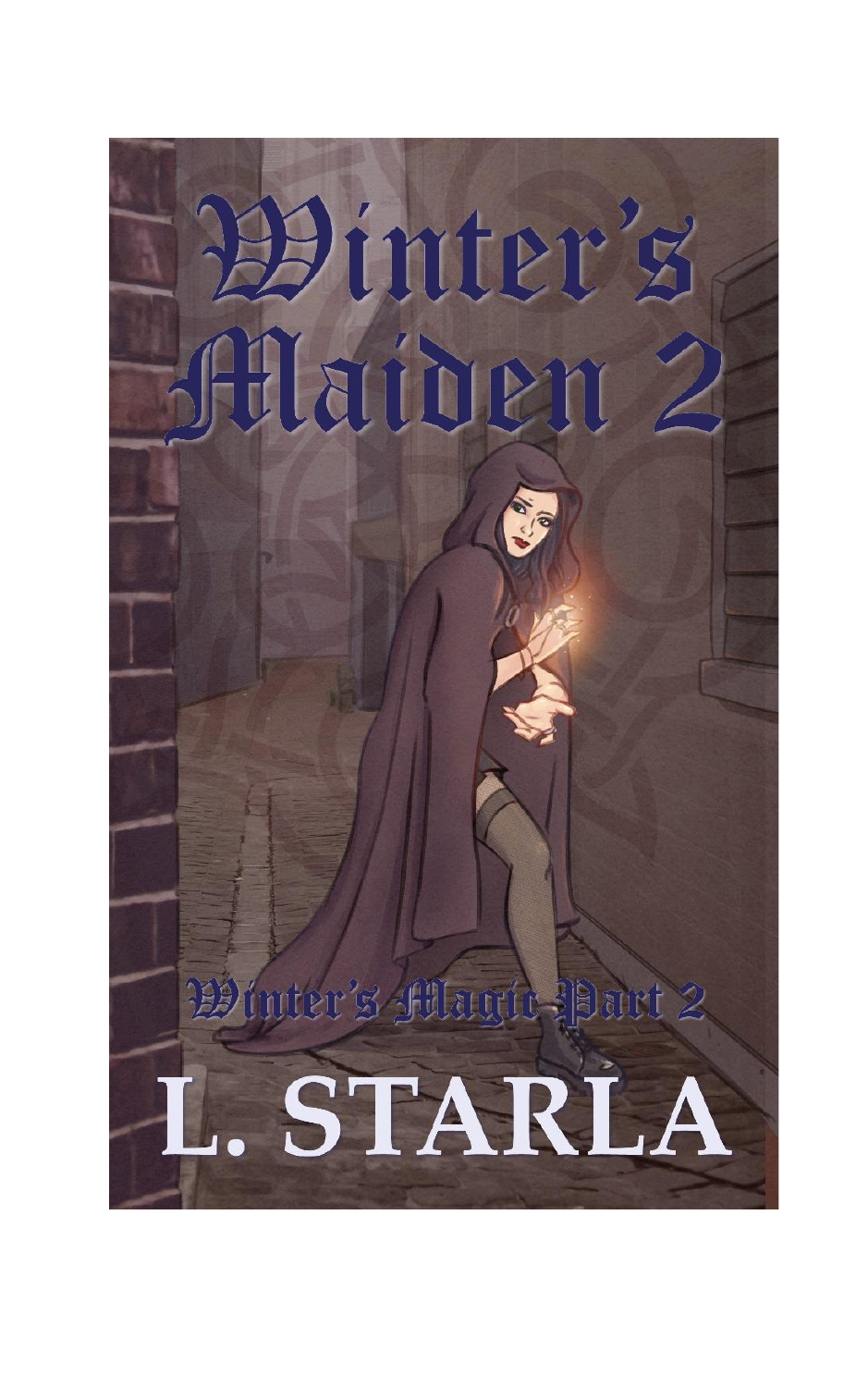# Winter's Maiden 2

*Winter's Magic Part 2*

### **L. STARLA**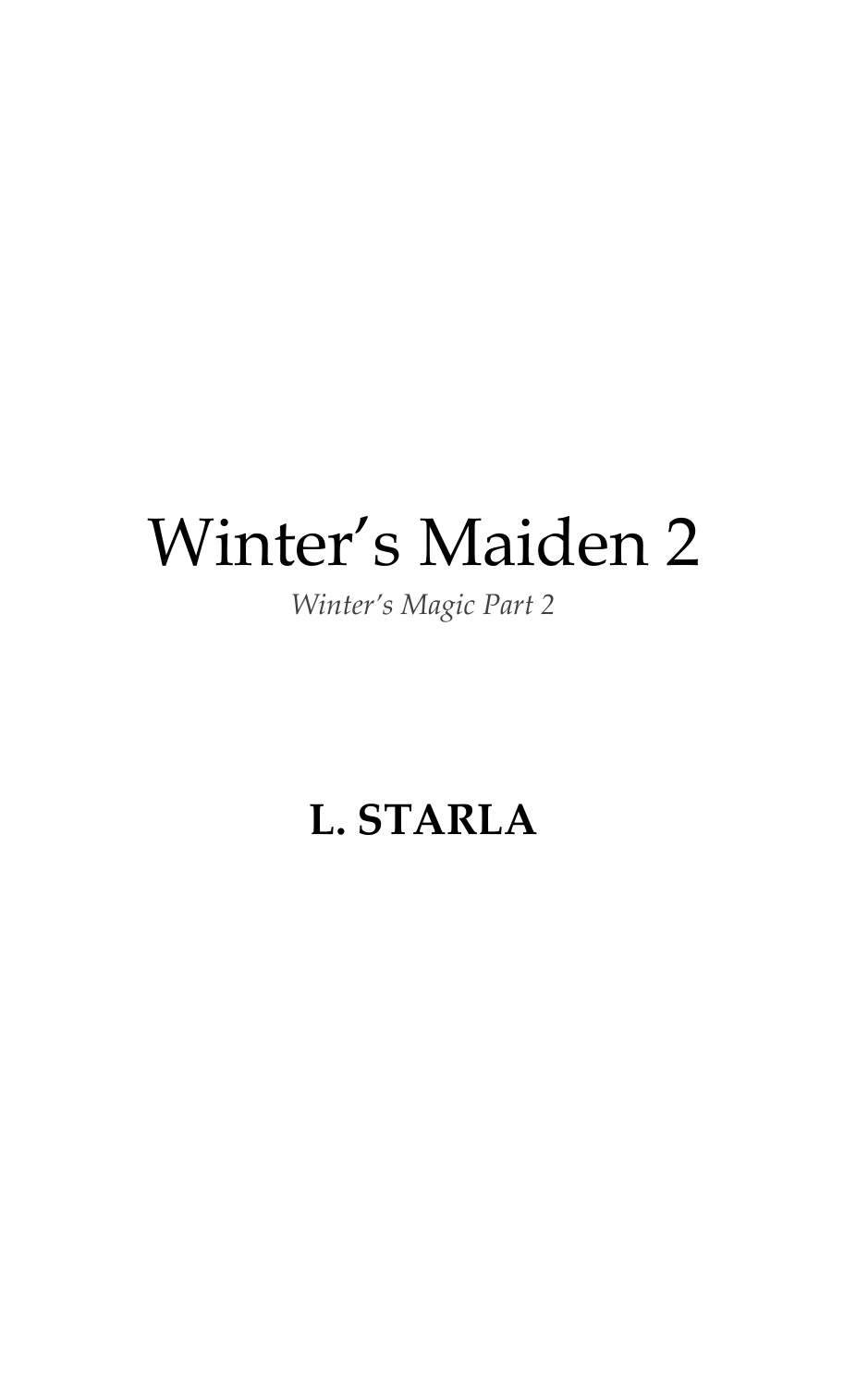Disclaimer: This is a work of fiction. Names, characters, businesses, places, events, locales, and incidents are either the products of the author's imagination or used in a fictitious manner. Any resemblance to actual persons, living or dead, or actual events is purely coincidental.

#### WINTER'S MAIDEN 2

Copyright © 2021 Laelia Starla.

All rights reserved. No part of this publication may be reproduced, distributed, or transmitted in any form or by any means, including photocopying, recording, or other electronic or mechanical methods, without the prior written permission of the publisher, except in the case of brief quotations embodied in critical reviews and certain other non-commercial uses permitted by copyright law.

> To request permission, contact the author: laelia@starlaarts.com

Cover illustration © Jana Hoffmann Graphics & book design by L. Starla Editing by Felix Staica

First edition 2021.

ISBN-13 978-0-6488424-3-9

Self-published.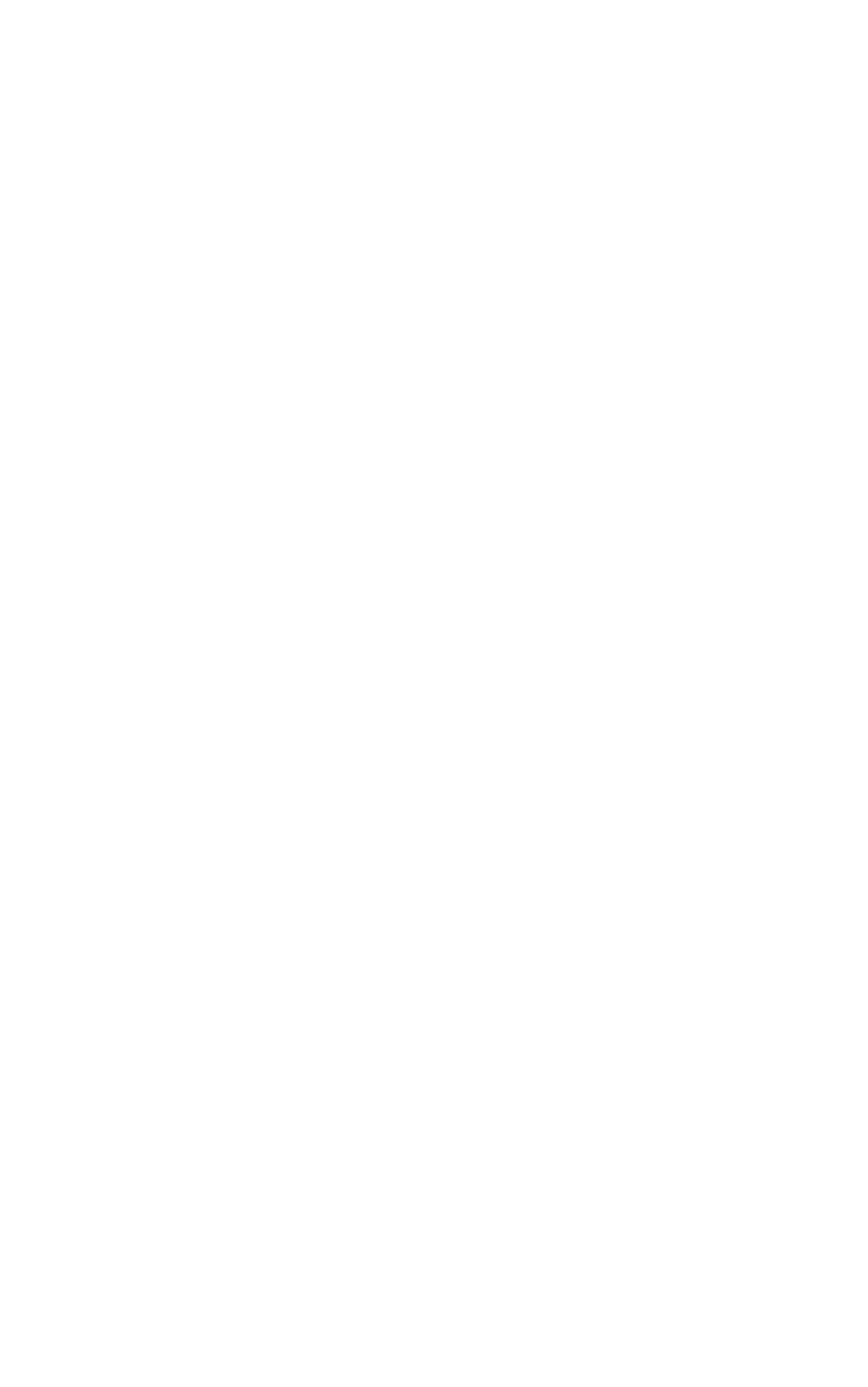### **Prologue**

*Three Years and One Month Since Alannah's Eighteenth Birthday*

Returning to her office, the woman settled in behind the solid oak desk and turned on the Waterford crystal lamp. She withdrew a pad and fountain pen from the drawer to her right and commenced:

#### *Alannah,*

*While I understand it is not customary for a mage conceived at Beltane to concern themselves with the identity of their biological father, it has come to my attention you are pursuing such knowledge. If this is indeed the case, I have some insights of great value to offer.* 

Rising from her desk, she deliberated over the wording of her next paragraph while peering out through the tempered glass of her window. The street below buzzed with the city nightlife one would expect from Sydney on a Saturday night. She looked forward to joining them, but she needed to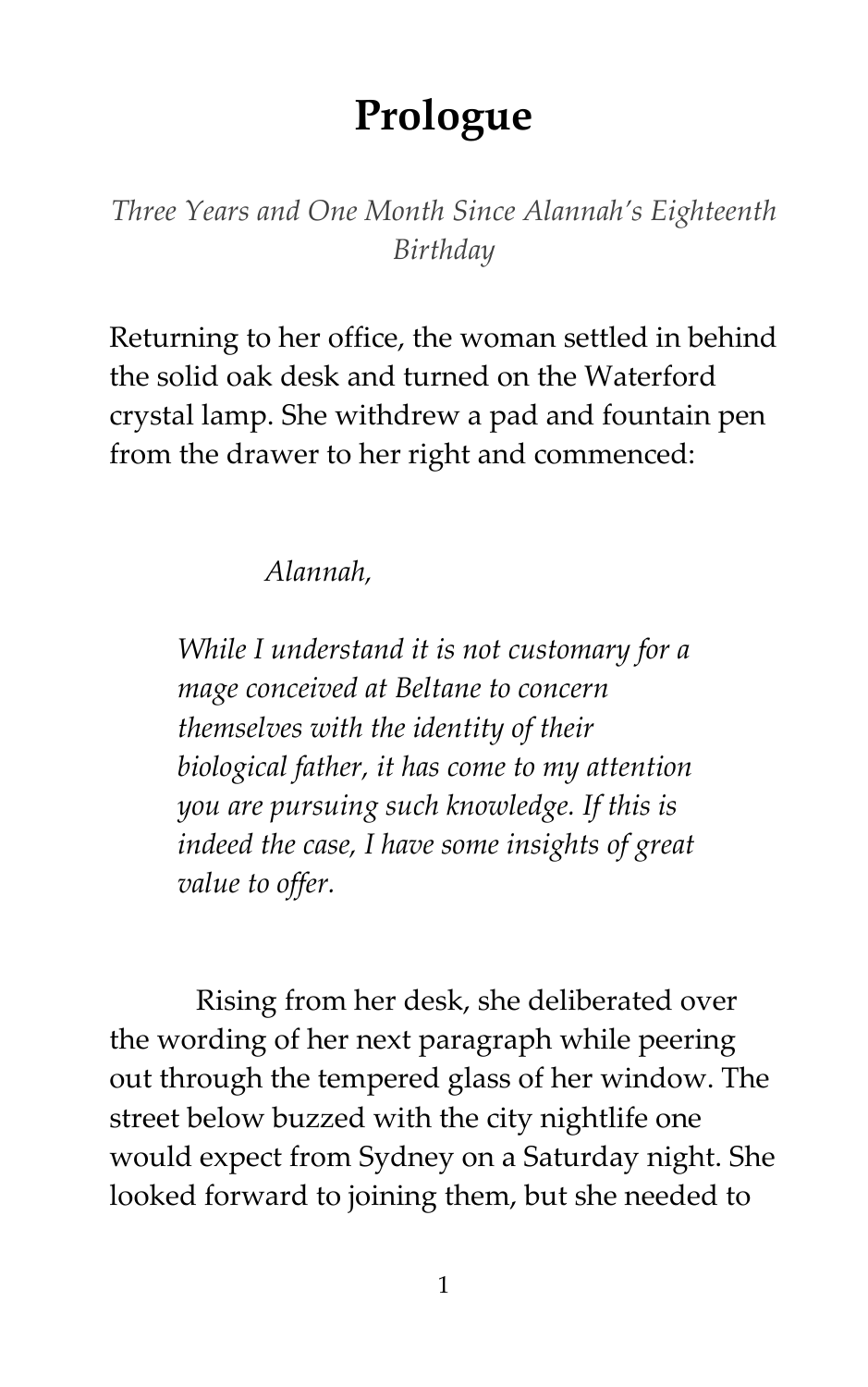finish the letter. *Time to stop procrastinating.* Returning to her seat, she resumed writing:

> *Sharing this information puts me at risk, so it will not come free. If you are willing to meet at a secure location, I am sure we can strike a suitable deal. Rest assured I mean you no harm and I guarantee a safe rendezvous. It is of no consequence to me should you choose to disregard this letter and decline my offer. However, accepting my invitation would be of much benefit to you. If you decide to seek me out, please contact Patrick, my agent, to arrange a time*

*and place. I have enclosed his business card.*

*Regards, Scarlett.* 

She allowed the ink to dry, detached the top sheet from the pad and neatly folded the page. Her deft hands slipped it into the envelope addressed to Alannah Winters of Gaeilge Shores, South Australia. She tucked the letter into her handbag and grabbed her coat. After riding the elevator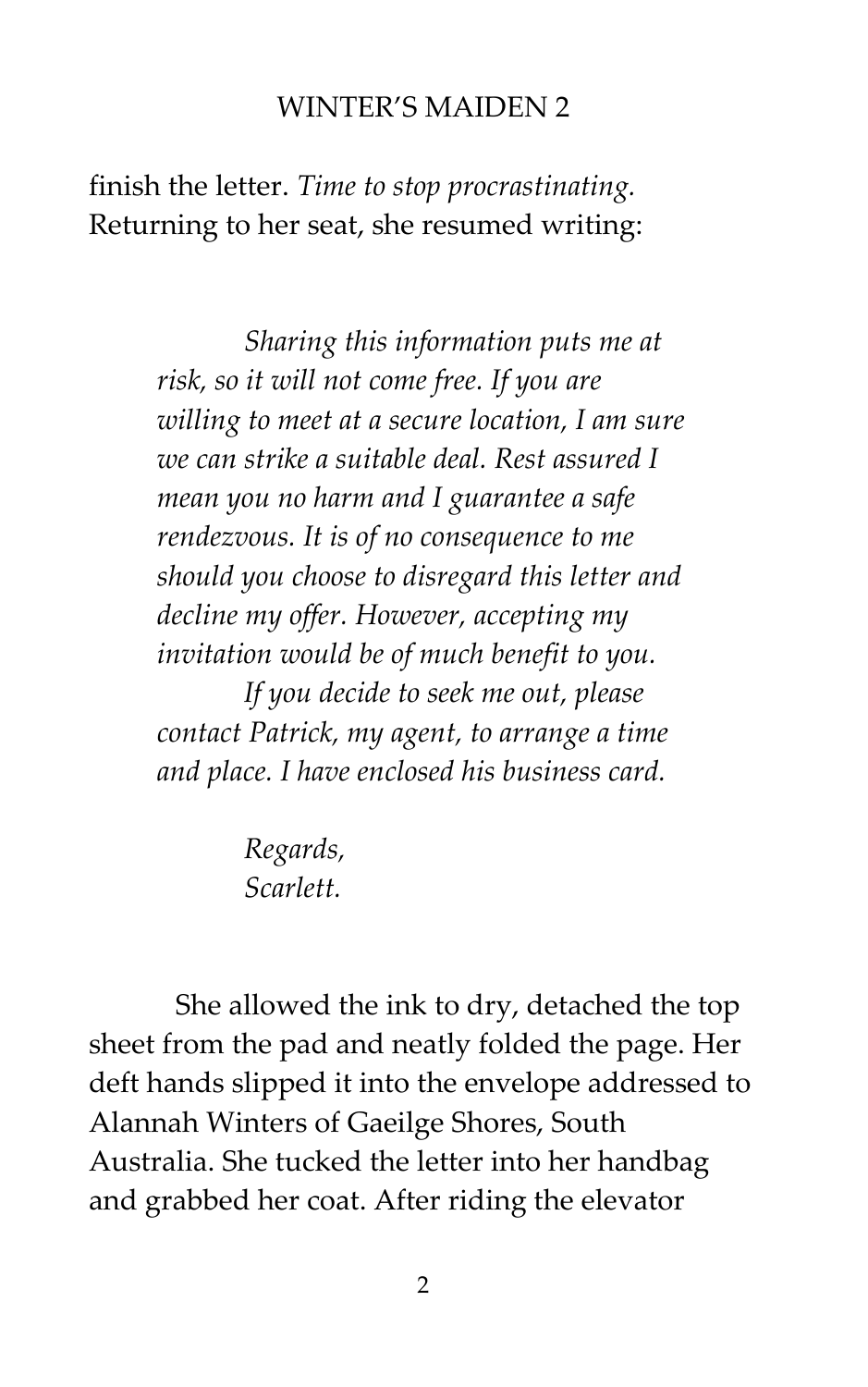down ten floors, she left the office building and stepped out into the cool, early September air. She stopped at the red post box a few metres down the street and dropped the letter inside before ducking into her favourite cocktail bar.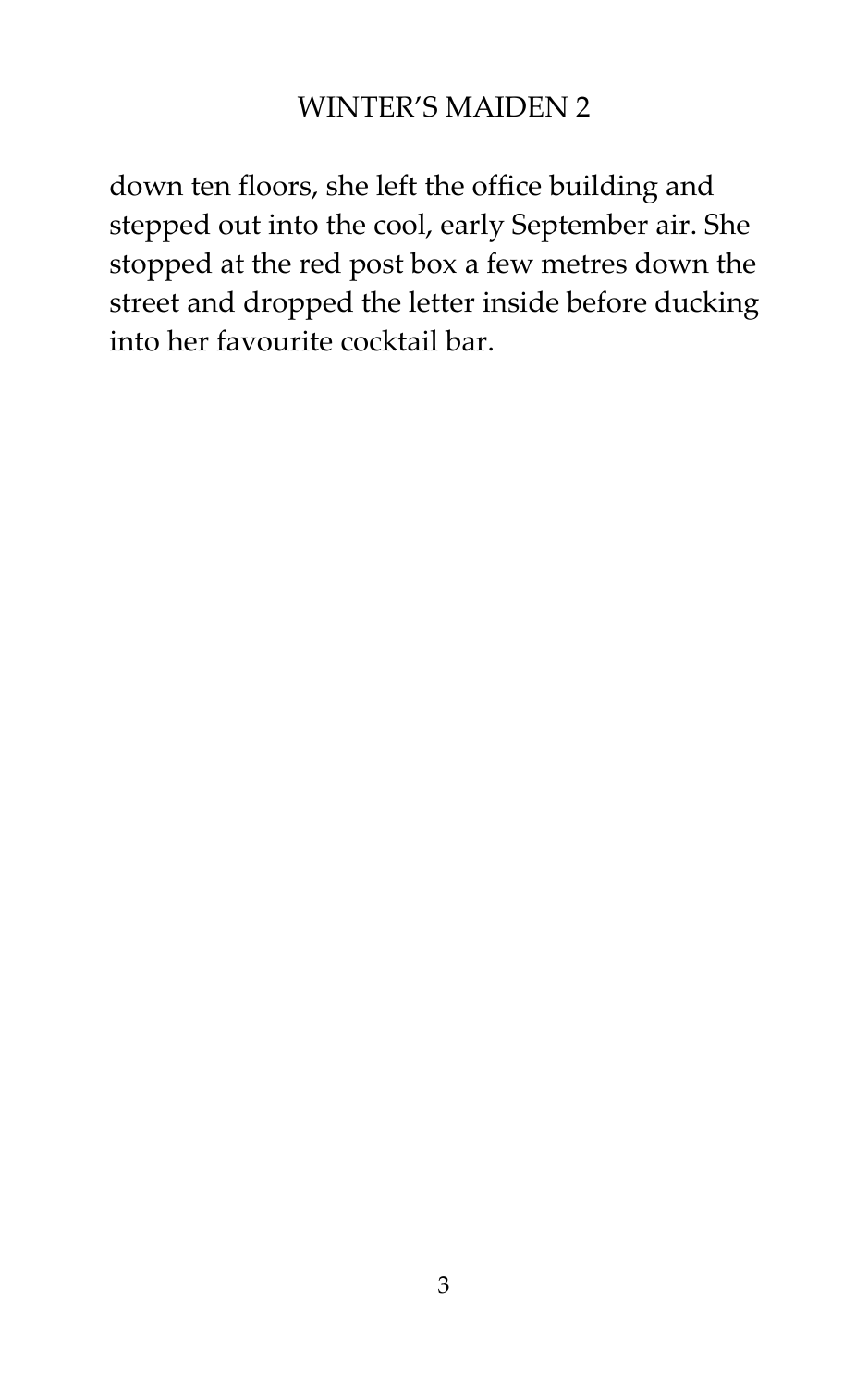### **Chapter One**

*Five Days later*

High Magus Kieran was the epitome of pompous ass. 'Thank you, Councillor Rowan. Councillor Alannah Winters, do you have anything to report?' He stared at her with a stern eye. Her appointment to the Fleurieu District Council of Mages still displeased him, and it continued to show in his open hostility at every meeting.

'There has not been much activity involving the use of Aether, Your Honour, and none of it has caused any negative energy.' As the representative for all mages attuned to Aether in her district, one of Alannah's responsibilities was to remain open to this mana source to detect any misuse and investigate the issue. Given how few mages were even capable of channelling the divine element, she had an easy time of it.

Being one of a handful of mages in the state with this attunement had its benefits. There was no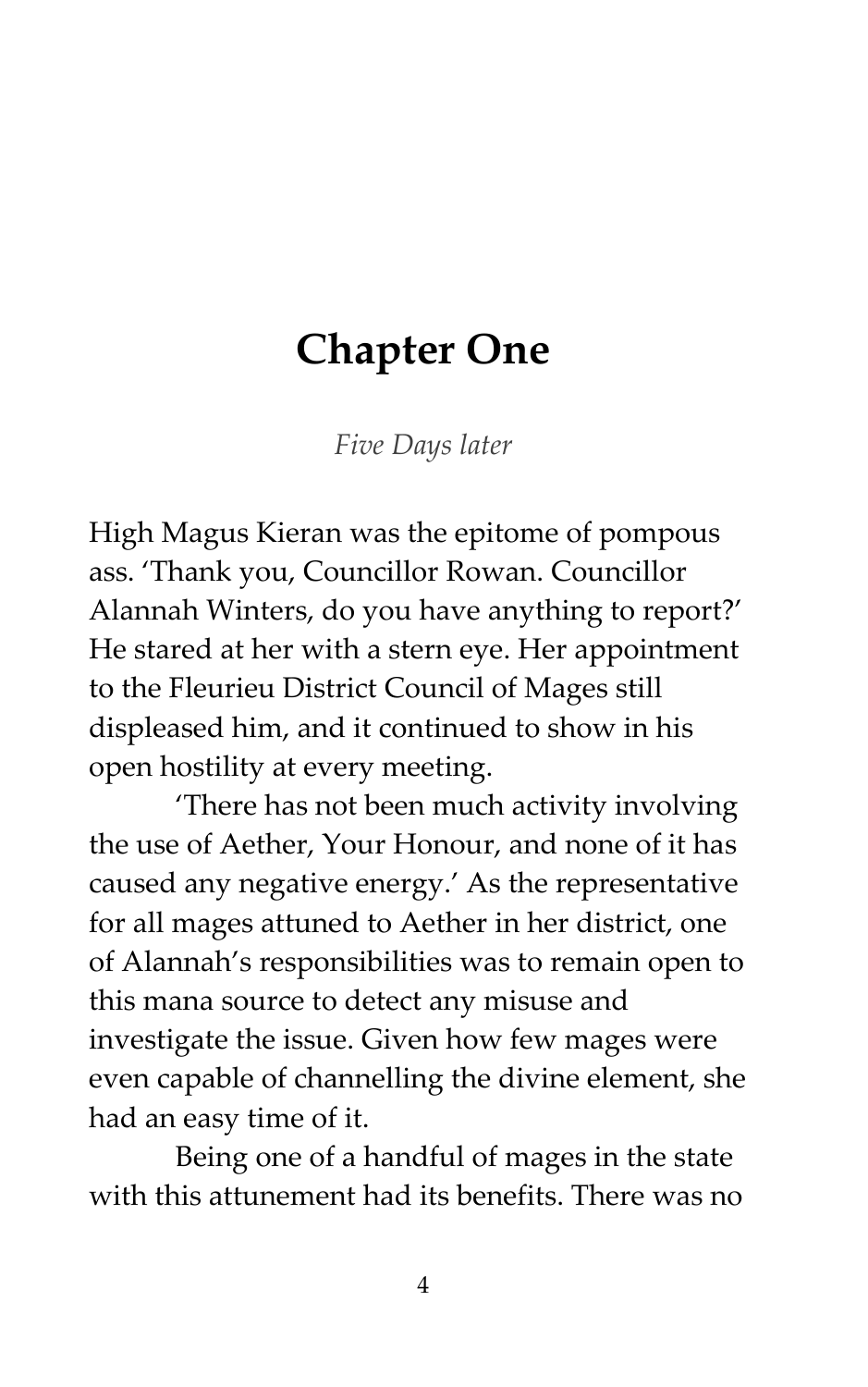competition when she applied to fill the seat vacated by the late Shaun Ó Máille in August of the previous year, a few days after her twentieth birthday. But even with the community endorsements she received following her epic showdown with Tara all those years ago, the High Magus was not happy about having a Winters woman on the Council.

'Are you certain of this?' Kieran did not second guess the other Council members.

*He is such a chauvinistic bastard.* Clenching her fists in her lap beneath the table, she bit back the sarcastic retort on the tip of her tongue. 'Yes, Your Honour.'

'Very well. On to our next matter of business…'

Most mages regarded the seat of Aether with reverence because the mage in that role has a direct link to the Gods. Alannah recently learned the High Magus treated her predecessor with far more respect. Kieran had always insisted Shaun Ó Máille present his report first rather than last. Still seething, she tuned out while Kieran harped on about some bureaucratic nonsense, catching the odd buzzword here and there like commendation, sanctioning, and authority. Using mindfulness meditation, she calmed herself.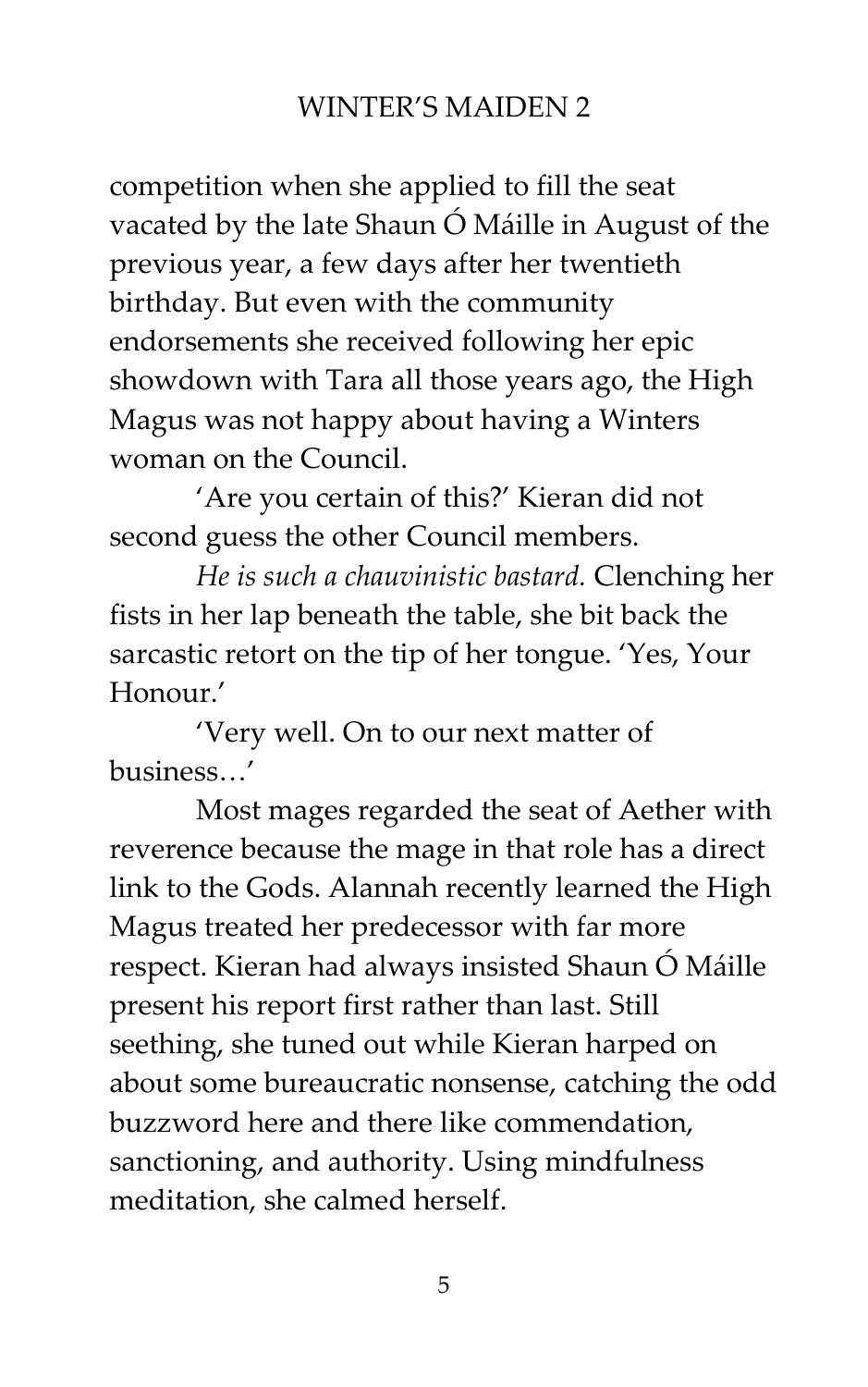*This is so damn boring.* Alannah had expected more focus on hunting magic criminals when she signed up for the Mages Council. It made her mourn the days of fighting her grandmother's threats. Gaeilge Shores may have been a dangerous place with Tara Winters around, but it was a hell of a lot more exciting.

A sudden nudge in her side brought Alannah's attention back to the room. She looked at Liam, the owner of the offending elbow, and met his frown as he gestured in Kieran's direction.

 $'H<sub>11</sub>h?'$ 

The High Magus gave her a death glare. 'I asked, if you had an opinion on the matter, Councillor.'

'Oh. Sorry Your Honour. No, I have nothing to add.'

'I look forward to the day when you have anything at all to contribute to these meetings, Miss *Winters*.' His cronies sniggered.

Aunt Nora, representative for emotions, smiled at her with pursed lips. As one of three women on the Council, along with Monique Lane, she understood the difficulties Alannah faced in such a patriarchal system.

Kieran glanced at his watch, and turned to face his daughter, Monique, who took the minutes.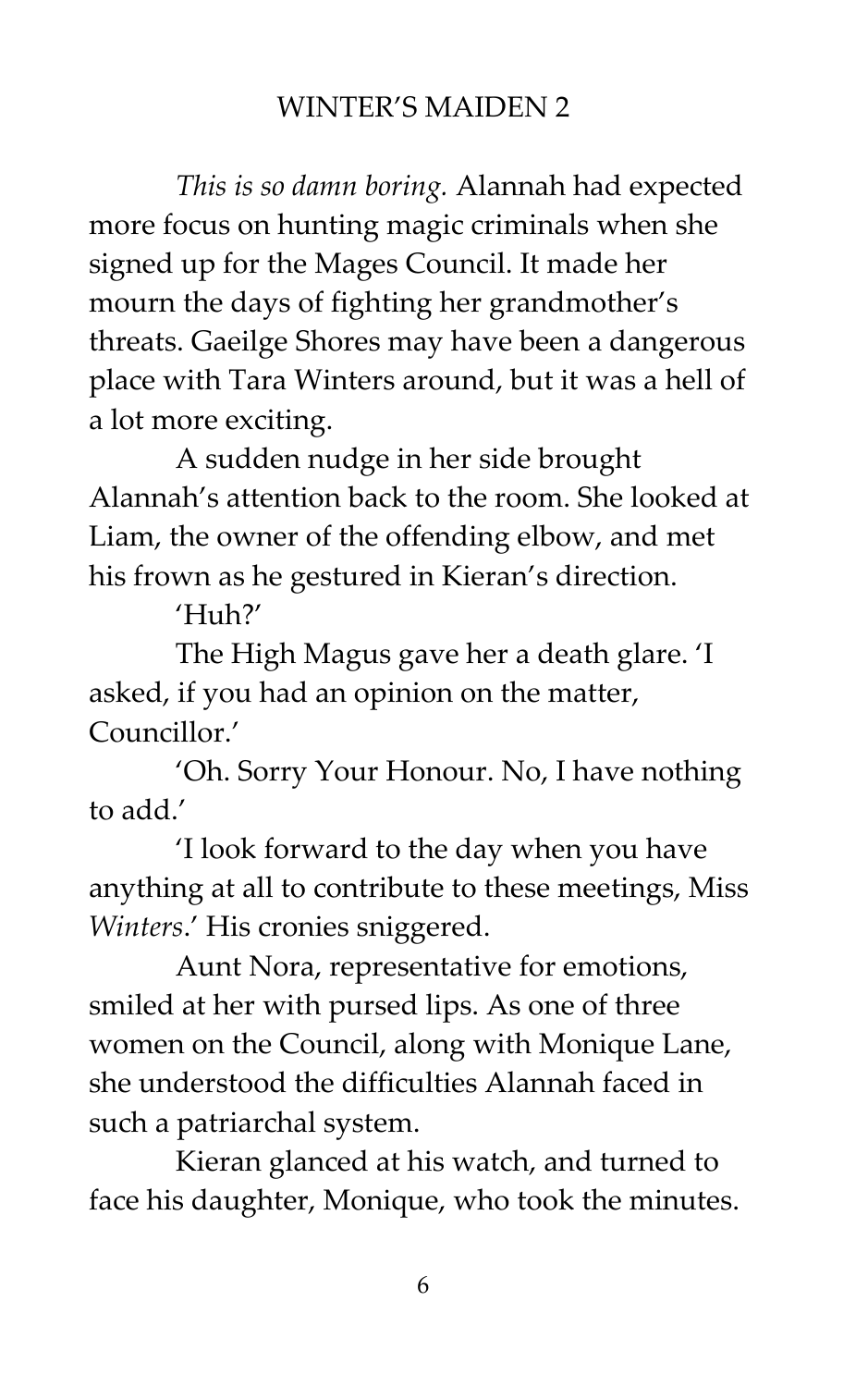'I would like to call the meeting closed at seven fifty.' He stood up and the room filled with the sound of chairs scraping against wooden floorboards as everyone else rose. Standing whenever the High Magus was on his feet in the Council Chambers was important etiquette.

They all waited for him to exit the room before collecting their belongings and leaving.

After saying goodbye to Ross and Nora, Liam spoke in a hushed tone as he followed Alannah outside. 'You shouldn't take your place for granted Lana. Kieran could easily step down into your seat if you keep pissing him off.'

She huffed. 'I doubt he'd be willing to give up his position of power. That said, it's not like I'm actively trying for top spot on his shit list. He's never liked me and my being on the Council is enough to make him hate me. Besides, it's not my fault bugger-all mages practice necromancy in this area.'

Pausing when they reached the car, Liam sighed. 'I know. But you could at least try to pay attention to the rest of the business.' He unlocked the car but waited for her.

'Why? It's pointless paper pushing. Where's the real action?' She slumped into the passenger seat.

7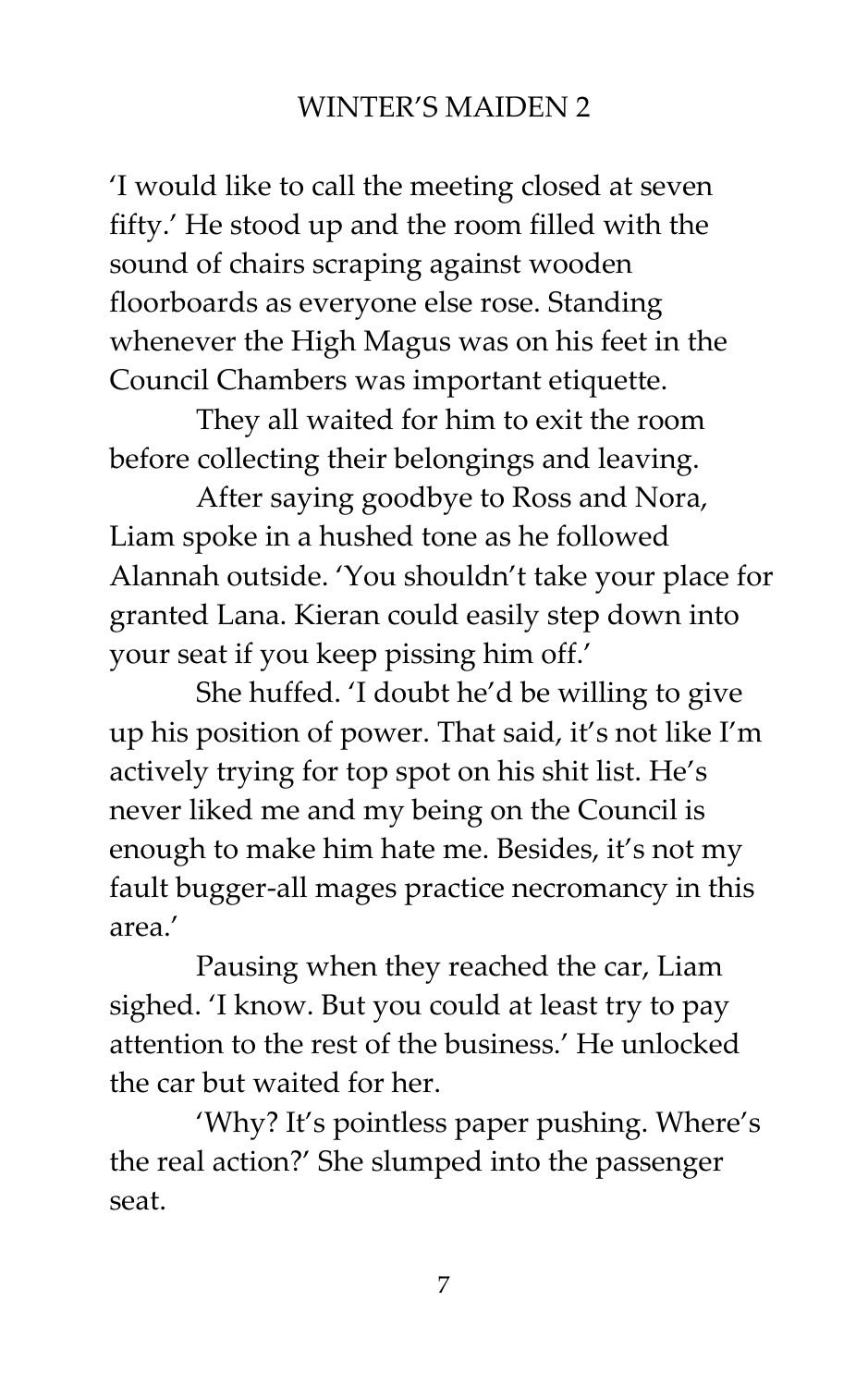He dropped into the driver's side and shook his head. 'I warned you it wouldn't be all fun and games. I get as much admin work as a police officer, if not more sometimes.'

'The whole bloody system needs reforming. When I become High Magus, my first order of business will be to liven up those damn meetings.'

'I hate to burst your bubble, yet again, but you know that'll never happen. They would never allow a woman to head up the Council.'

'Never say never, sweetheart. I will get there or die trying. Once I get my fourth and fifth attunements, it's game on.'

They rode the remaining two blocks from the Town Hall to their seaside terrace house in silence. Council meetings were long and draining, and neither of them felt up to walking on such nights. Getting home to eat and sleep was the priority.

Shortly after earning his badge on the force, Liam had asked Alannah if she wanted to buy a house in town with him. They had been in a solid relationship for years by that point, so it made sense and she had been keen to move into her own place. While Alannah had drawn up an extensive list of requirements, Liam only voiced two criteria: a place in town close to work and easy access to the ocean. Even with all his responsibilities to the Council and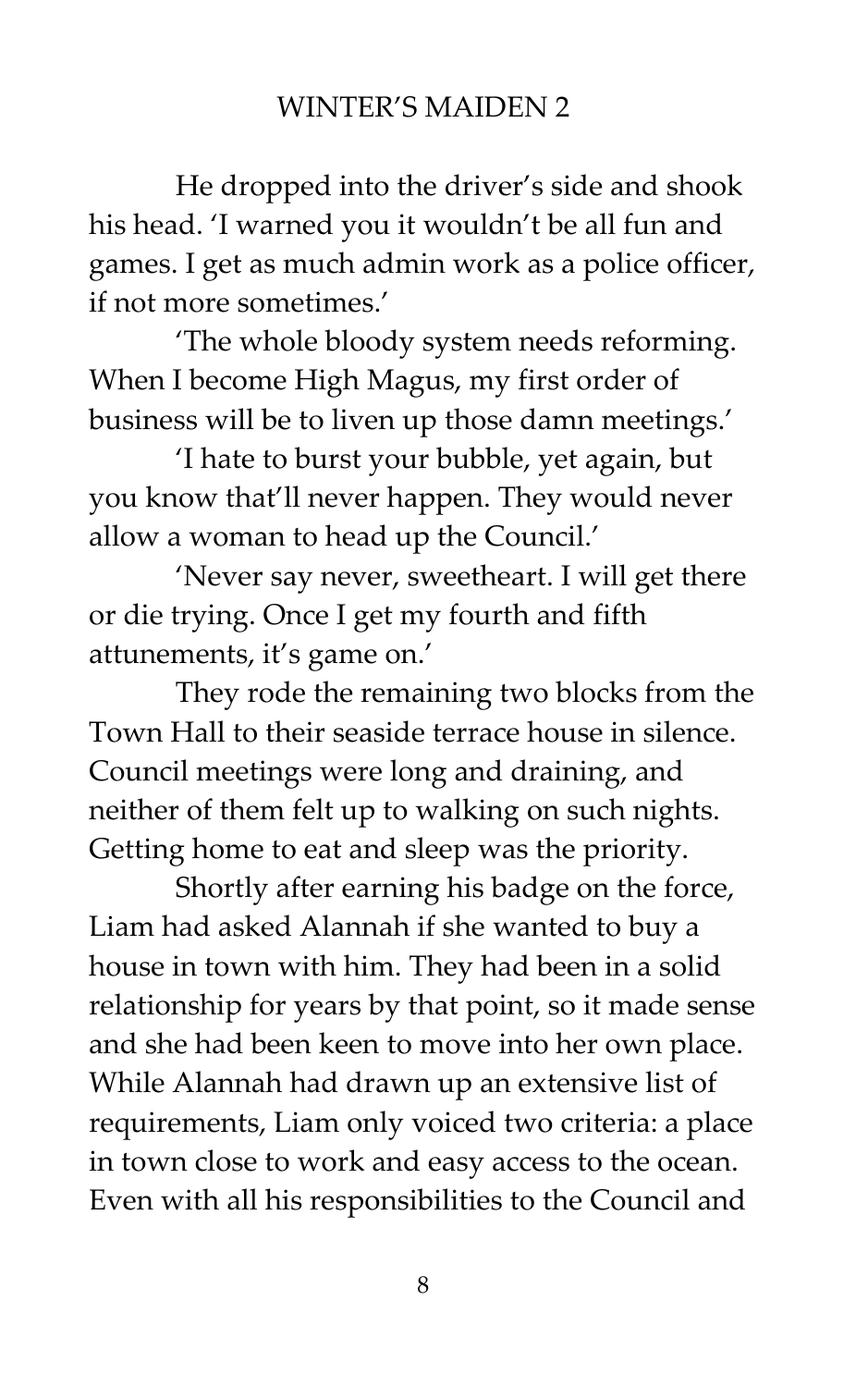the police force, her boyfriend lived and breathed the surf. It took them a while to find somewhere suitable, so it was like a dream come true when this place became available almost a year ago.

Liam groaned at the sight of his brother's Jag as they pulled into the driveway. She could not blame him. Alannah understood Liam's moods and anyone's company, other than her own, was the last thing he wanted to deal with when exhausted. But she did not mind. Spending time with her best friend and cousin, Brendan, was exactly what she needed to lift her spirits.



'Dagnammit!' Brendan jumped at the sound of the front door slamming, cursing as he dropped a serving spoon on his foot. He had almost finished laying everything out on the dining table for dinner. *At least I wasn't holding a plate!*

Liam stormed into the open-plan living area and threw his keys at the kitchen bench. 'Don't you have a home of your own?'

'Well hello to you too, bro.' Brendan still lived with his parents on their country estate, and while the privacy of the guest house was great for taking chicks home, on school nights he much preferred the convenience of a place to crash in town, especially one Alannah lived in. Pushing past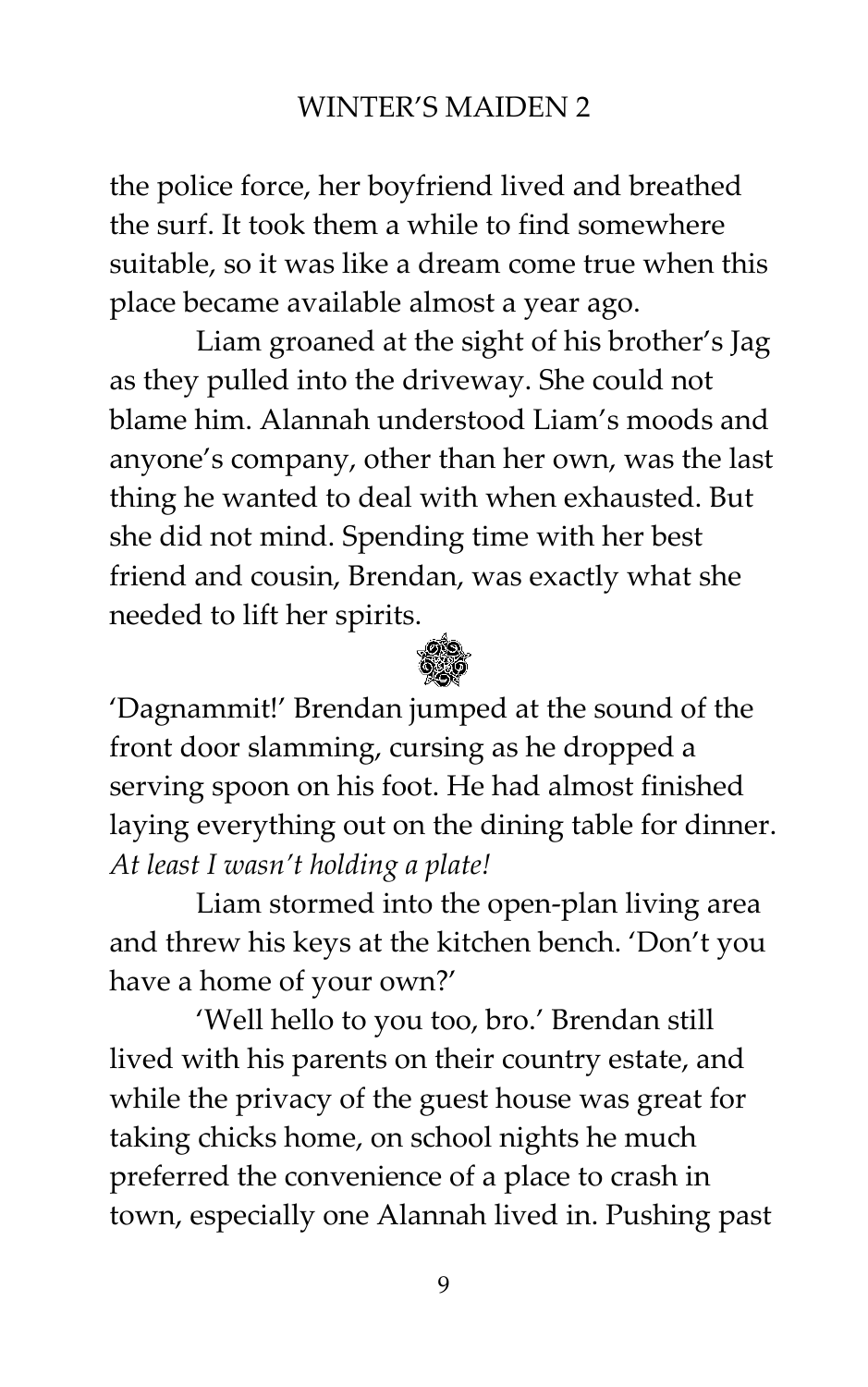the grumpy sack, he placed the rogue piece of cutlery in the dishwasher and grabbed a replacement from the drawer. 'And is that any way to talk to your chef?'

After casting a cursory glance at the plastic containers on the table, Liam turned his scowling face back to Brendan. 'Unless you're now moonlighting as a Chinese chef at the local takeaway, I doubt you can claim any credit.'

He smacked Liam hard on the shoulder blade. 'Well, you're welcome.' Turning aside from his ungrateful brother, he grinned at Alannah and drew her into a hug. 'Hey, gorgeous, how's life?'

When they stepped out of the embrace, she gave him one of her award-winning smiles. 'Mostly good. Although I came close to dying of boredom and frustration in that meeting. I need a drink. You guys want one?' She approached the bar fridge.

'I can't. I have an early start tomorrow,' Liam complained.

Brendan returned to the table and took a seat. 'I'll have a pale ale, thanks, Lana.' He also had work the next day, but a couple of beers wouldn't be a problem for his job as school counsellor.

Alannah handed Brendan the drink in a stubby holder and sat across from him. Reaching forward, she clinked the tip of her own bottle with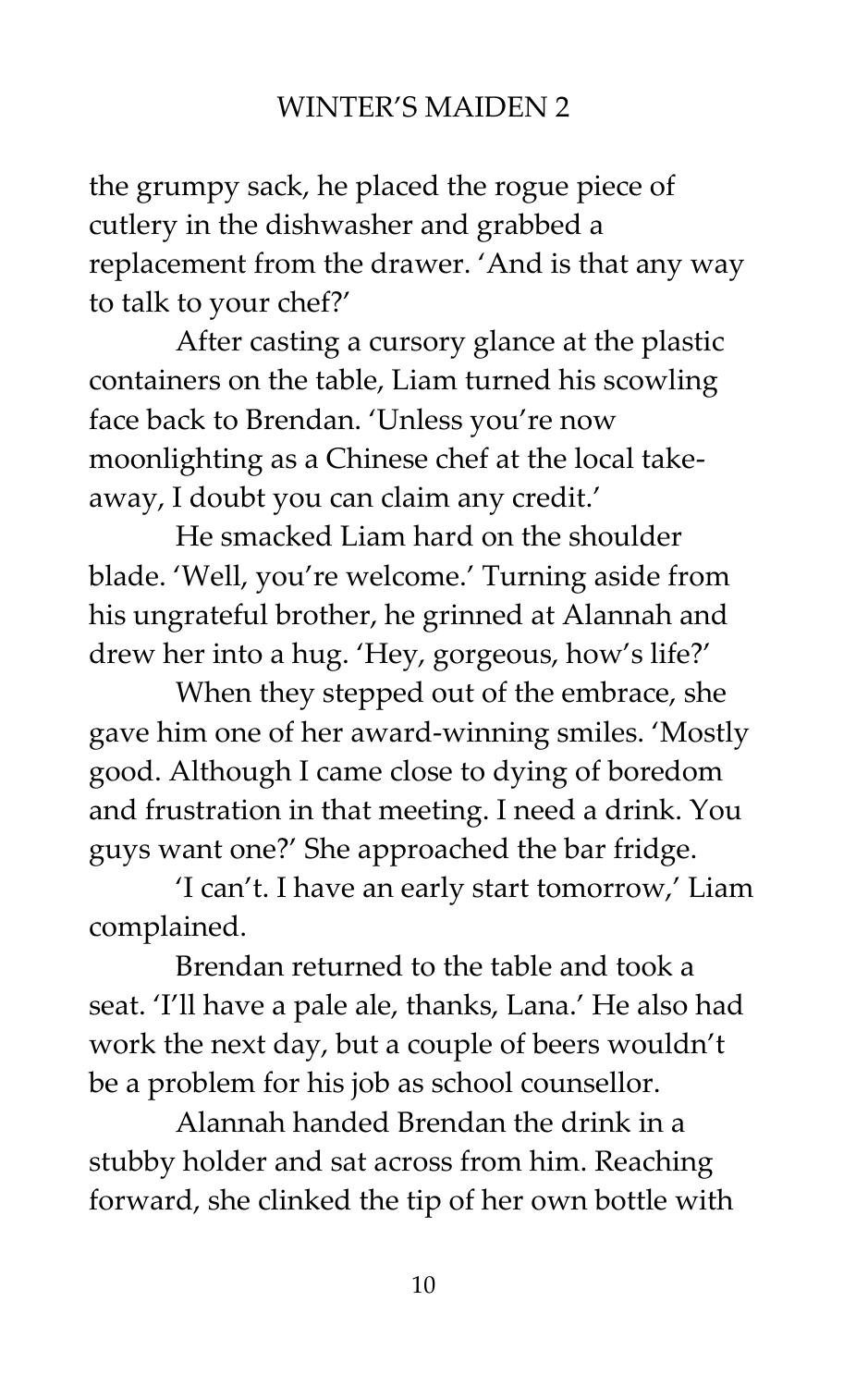his. 'Cheers.' Tilting her chin and lifting her gaze skyward, she took a huge swig of her drink.

*Damn, that woman makes drinking beer look sexy.*

Returning her attention to him, she smiled again. 'So, how's work and stuff treating you?'

'Same old, same old. Work's not bad, but the ol' social life could use some more excitement.' He took the opportunity to check her out while she filled her plate. He liked Alannah's new habit of wearing her long black hair in a half ponytail. It reminded him of Katie McGrath as Morgana.

Sitting back, she gave him an impish grin. 'Social life, or sex life?'

'Both, but you're right, I do need to get laid soon. How's tomorrow night looking for you?'

She snorted before turning on the smoulder. 'I'll check my calendar.'

Liam growled as he pointed his chopsticks at Brendan. 'I know the flirting is part of your stupid game, but please spare me. I'm not in the mood to put up with your bullshit.'

Brendan had gone to serious lengths to assure his brother there was nothing going on with him and Alannah, after messing up and almost kissing her four years ago. He even managed to convince Alannah he was not interested in a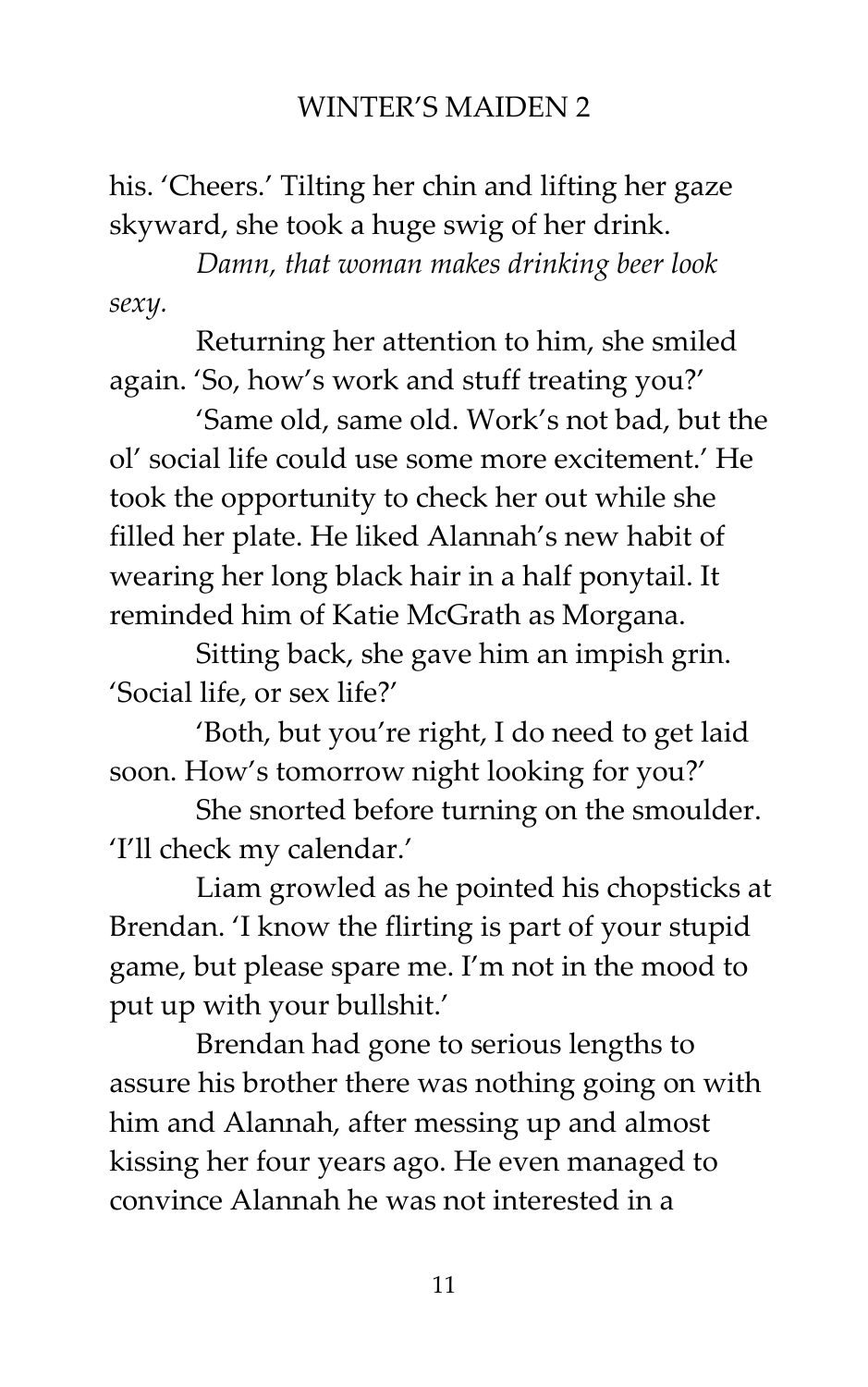relationship with her. As much as it pained him, especially when Alannah first expressed interest, it was for the best. He reasoned he would end up hurting her. Not to mention getting a major arse whooping from Liam—almost one-hundred kilos of pure muscle with perfect aim when rapid firing lightning bolts—not someone whose bad books you wanted to be in.

He narrowed his eyes at Liam. 'Right, 'cause your mood is the only one that matters. I was trying to cheer up Lana.' As an enchanter attuned to emotions, Brendan could tell Alannah felt miserable. He could sense it through his empathic link.

Rising from his chair, Liam pressed a kiss to the crown of Alannah's head before grabbing his plate. 'I'm sorry, gorgeous, but I'm exhausted. I'll take this to bed and see you there later.'

'Okay, night.' She stood to peck him on the lips, and he deepened the kiss in a possessive display obviously intended for Brendan's benefit.

The tension in the room lifted and Alannah heaved a huge sigh as though breathing freely for the first time in hours.

'What got up his arse and died?' Brendan asked.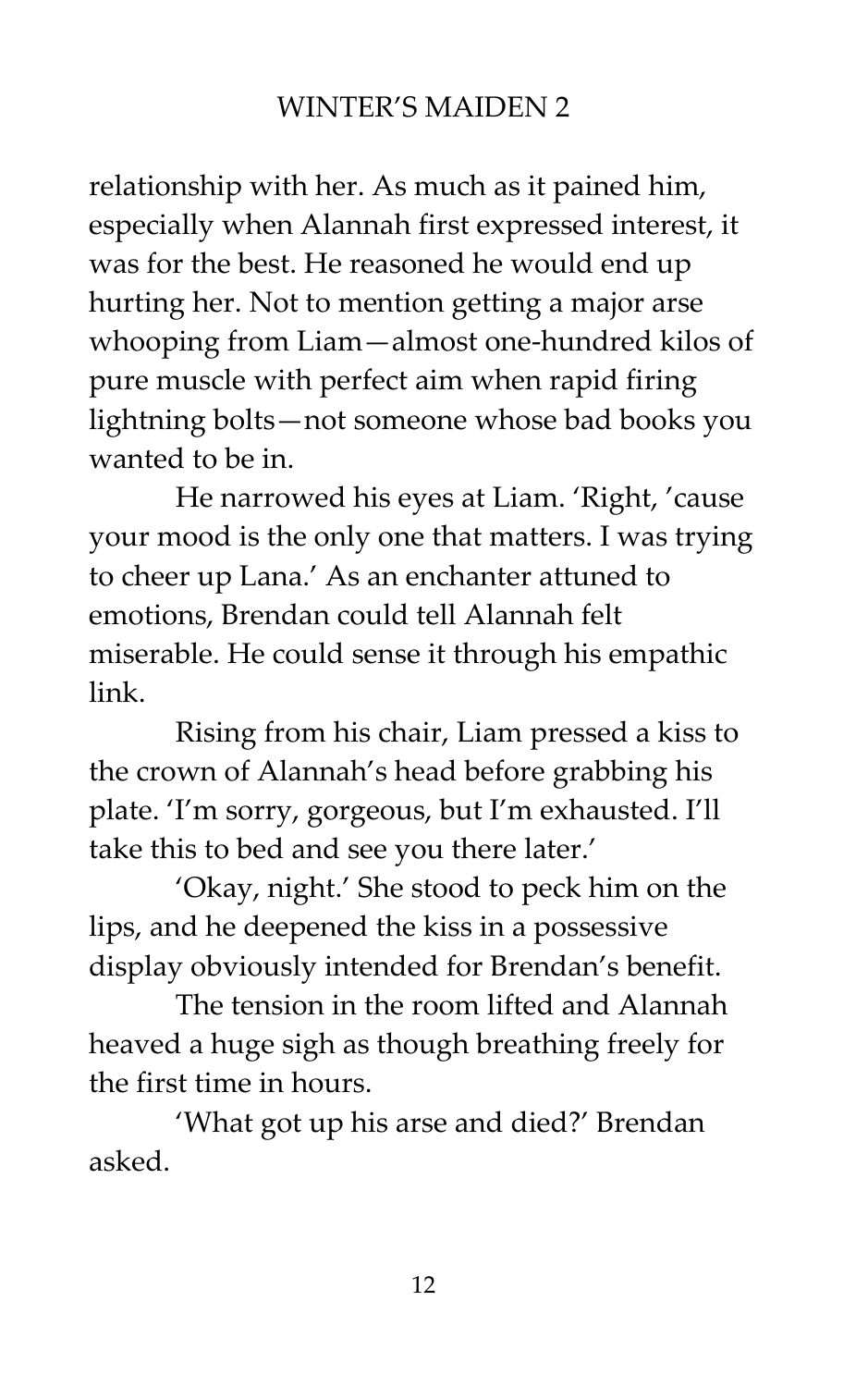'Well aside from his mundane work being relentless, High Magus Kieran got snarky with me tonight. I know these things get to him. And I didn't help matters when I zoned out again.'

He laughed. 'I don't envy you, Lana. Those meetings sound like a big waste of time.'

She went quiet for a few minutes and toyed with her food. Biting her lip, she gazed up at him. 'Maybe you should look at renting a place in town. As much as I love having you here, the frequency of your visits is wearing at Liam's patience. He can't relax when you're here this often.'

'That man can't relax properly full stop.' He sucked a noodle into his mouth and sighed. 'But you're right. I'll start searching this weekend.'

Stretching her arm across the table, she placed a hand over his. The warmth of her touch sent a jolt of pleasure through his nerves. 'Hey, you are still welcome here and I'll drop in to see you. If you have your own place, we could both escape Liam's moods'

'I know. I guess it's time I grew up and cut the apron strings.'

Humour returned to Alannah's visage. 'Just don't grow up too much. I love your carefree attitude.'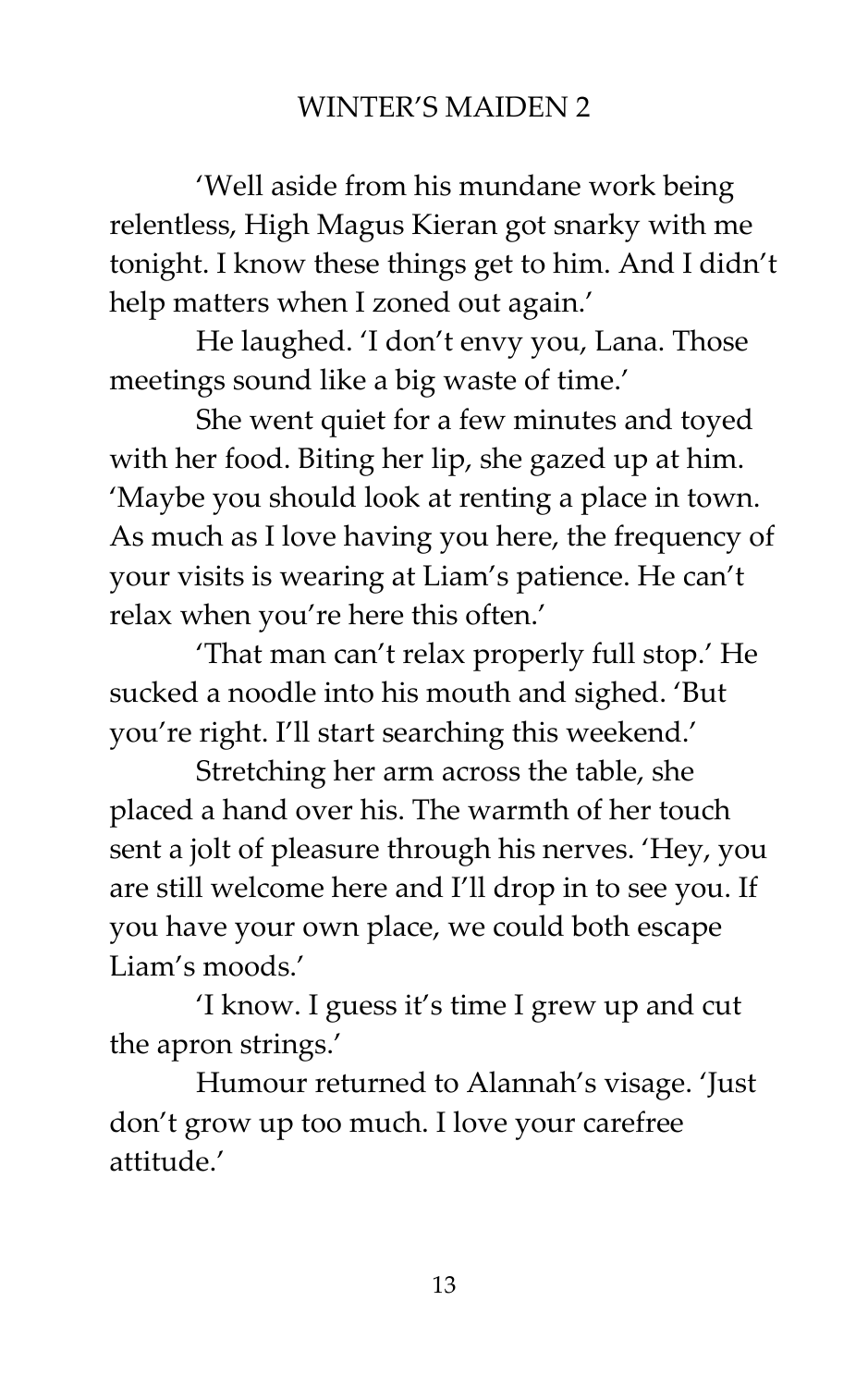A hearty laugh escaped his throat. 'Trust me, that'll never happen. I'm a playboy for life, remember?'

'Right.' Her fingers were still resting on the back of his hand, and he perceived their rough pads brushing against his skin. Hours of sewing every week for years had produced callouses on the tips of her otherwise soft hands. The sensation was strangely erotic.

Flipping his wrist, he grabbed her hand as he stared into her eyes and probed her mind. Brendan knew he should not invade her private thoughts, not only for the immorality of it, but because knowing the truth would be futile either way. But he could not help himself.

She grinned, but there were no thoughts suggesting she wanted him. Only the usual '*I'm not gonna let him win.*' Over the past few years Alannah had become a lot better at Sleazy Chicken, a flirtatious game they started playing at the age of six, although he still won most times.

Rising to his feet, Brendan pulled her up against his chest and planted soft kisses along her arm, running from her hand towards her neck. He watched her face for signs of blushing. There was no hint of colour in her cheeks as she gave him bedroom eyes that made his blood rush. It was just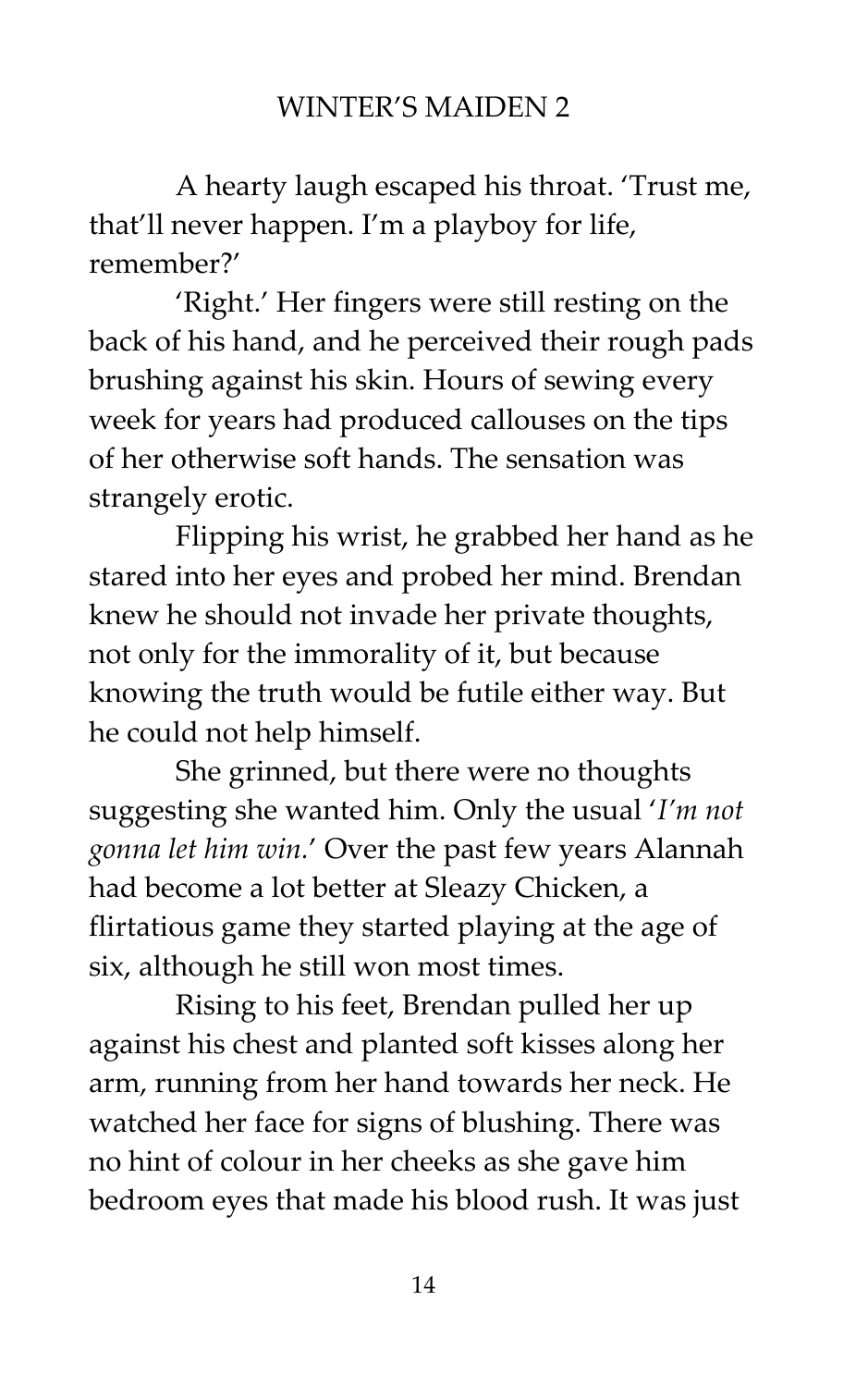as well he was able to magically control his erections; else he might give away his true feelings.

Closing in on her shoulder, he could no longer see her face when she drew an audible breath. 'Stop. You win.'

A wicked grin formed on his face when he stepped back to look at her. 'The reigning champion keeps his crown.'

'You will have to give it up to me one day.'

'Oh, I promise I'll give it to you one day, Lana. I'll give it to you real hard.' He winked at her, seized his beer, and chugged down the rest of the bottle.



After tiptoeing across the bedroom floor, avoiding the squeaky floorboards, Alannah slipped into bed alongside Liam's sleeping form. He looked handsome beyond compare when asleep, the stress and fatigue gone from around his eyes.

Liam must have sensed her presence, despite her best efforts to avoid disturbing his sleep, because he snuggled in closer to her. He groaned the moment their bodies connected, and his eyes flittered open. The bright moon peeking through a slit in the curtains was the only light illuminating the room, but it was enough to reveal the features of his face. He smiled. 'Hey gorgeous.'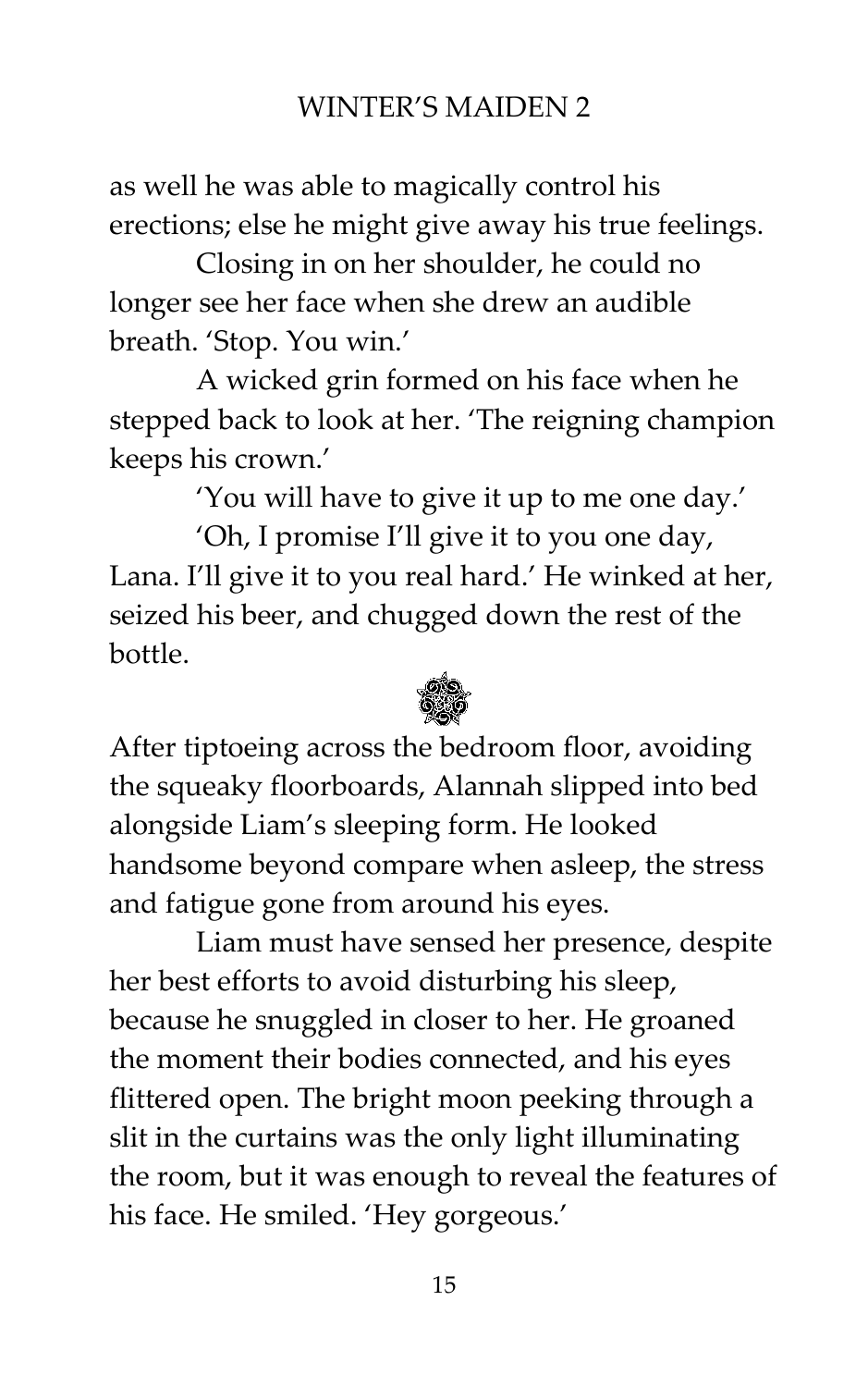'Sorry for waking you.' Although Alannah was secretly glad she had, still feeling horny after the game of Sleazy Chicken.

'You're the one person who doesn't ever need to apologise for that.' His deep voice was raspy from sleep, and it heightened her arousal. 'I love you, Lana. You are the most incredible woman to walk this earth and I feel blessed to call you mine'

Her heart melted at his words. Rendered speechless, she inhaled sharply and claimed his mouth with a heated kiss. Before long she straddled Liam's naked body, grinding against his pelvis. Her hands skated along his muscular arms as she immersed herself in the addictive sweet and salty taste of his mouth.

After making out for ten minutes, Liam rolled them sideways and fell back asleep. Alannah sighed - another typical weeknight, with Liam exhausted after work and mage commitments. She would be calling on her rabbit again soon.

Brendan beelined through the front bar of Doyle Dougherty's, the only pub in Gaeilge Shores, and found his mates in a booth. It was Friday, the night following his dinner at Alannah's. Ben and Nick were arm wrestling, giving the girls around them a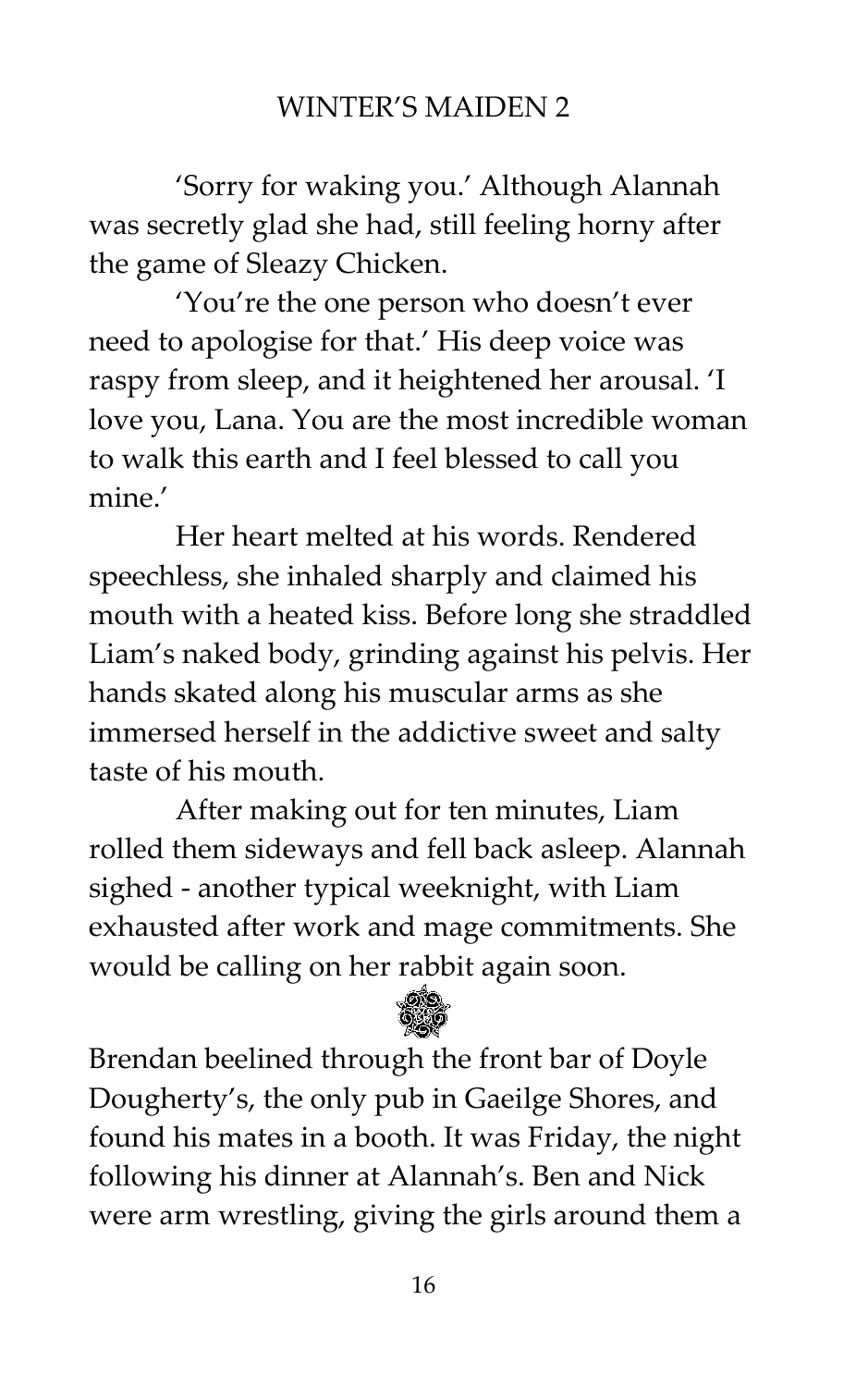show of bulging tatted muscles. Connor had an arm wrapped around Amy, whispering sweet nothings in her ear. Bailey and Caleb were showing each other memes and sharing metalcore music on their smartphones. And Cara sat in Jacob's lap, sucking his face off. *Yup, business as usual. Except someone was missing.*

Bailey looked up as Brendan approached. 'Hey, Brendo. How ya doin', man?' He extended his hand out for a fist bump.

'Okay, I guess. What's up with you all? And where's Bianca?' He slid down next to Caleb, an endarkened fae and the only member of their group to have more piercings than Brendan. Caleb gave him a silent nod before vaping some sweet-smelling herbal stuff.

Jacob came up for air a moment later, giving Brendan an impish grin. 'Didn't you hear? Bianca has a dark cabaret band now. They're rehearsing tonight.' The red-headed boggart had become his best mate in the years following the death of Lachlan Munroe. The goofy goblin had been Jacob's closest friend at school and losing him in their battle with Tara Winters had been heartbreaking for all his crew. The passing of Austin Pearce, Brendan's previous bestie, also contributed to their growing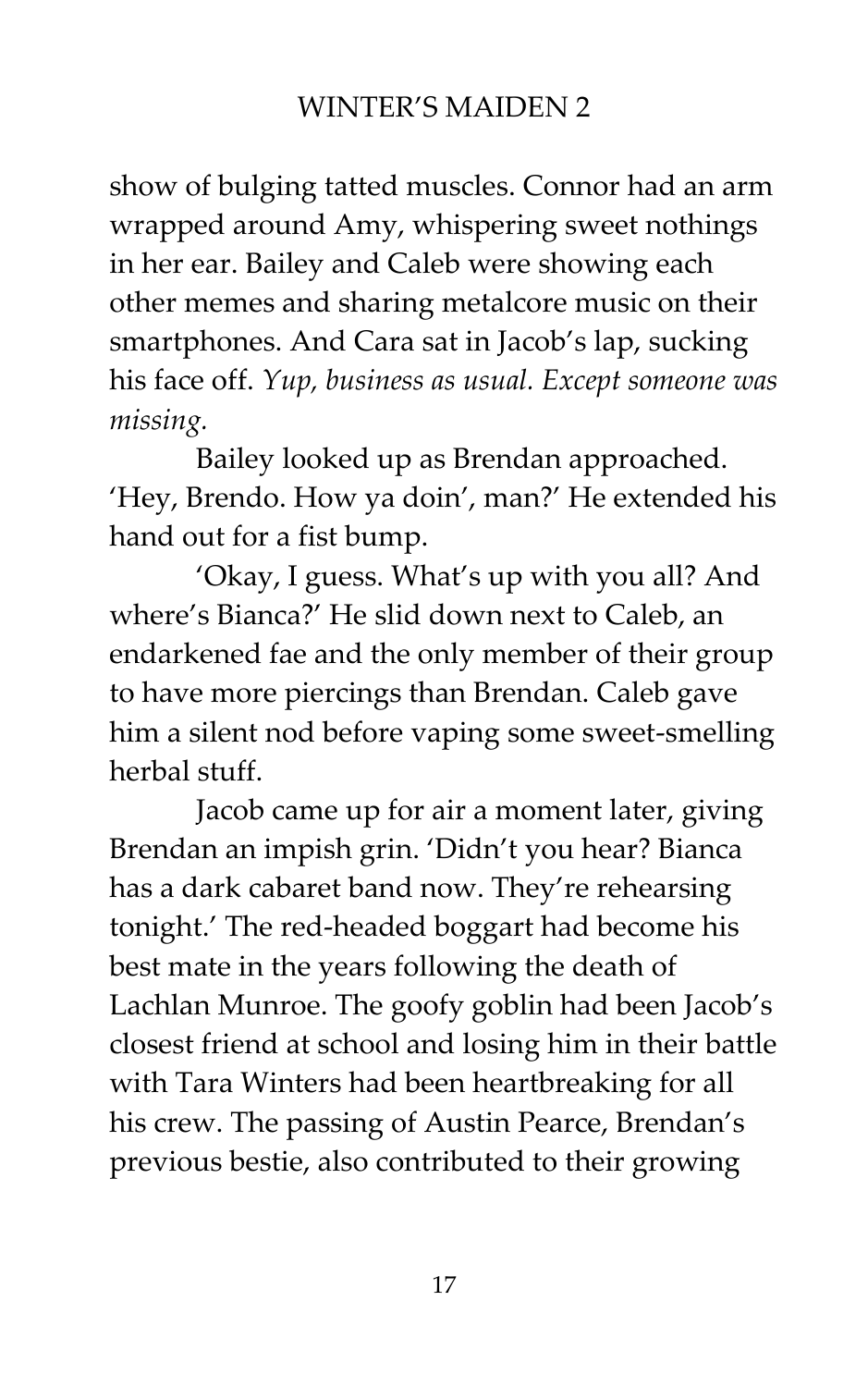bond. Although Austin was dead to Brendan when he date-raped Alannah.

'Yeah, they are gearing up for a regular spot at some cabaret lounge in Adelaide,' added Bailey.

'Oh? This is all news to me.' *How am I the last to hear about all this?*

Nick, the punkish orc, tittered. 'I guess you guys are always too busy boning to talk about her side hustle.'

While true to some extent, it was not like they *never* talked. But it had been a few months since he had invited Bianca to his bed. He did not want to give her the wrong impression, even if she was the best lay he could get in town. Commitment was a dirty word to Brendan in most cases. Leaning back into the seat, he sighed. 'I guess I'll have to hook up with a human tonight.' Brendan did not mind human girls, but they did lack the magical talents of a nymph like Bianca.

'Well Chelsea's had her eye on you since you arrived.' Ben directed his head of long, caramel coloured hair towards the table of girls a few metres away. The weredingo's attention shifting to that group of girls did not surprise Brendan. Ben's reputation as a man-whore was almost as notorious as Brendan's.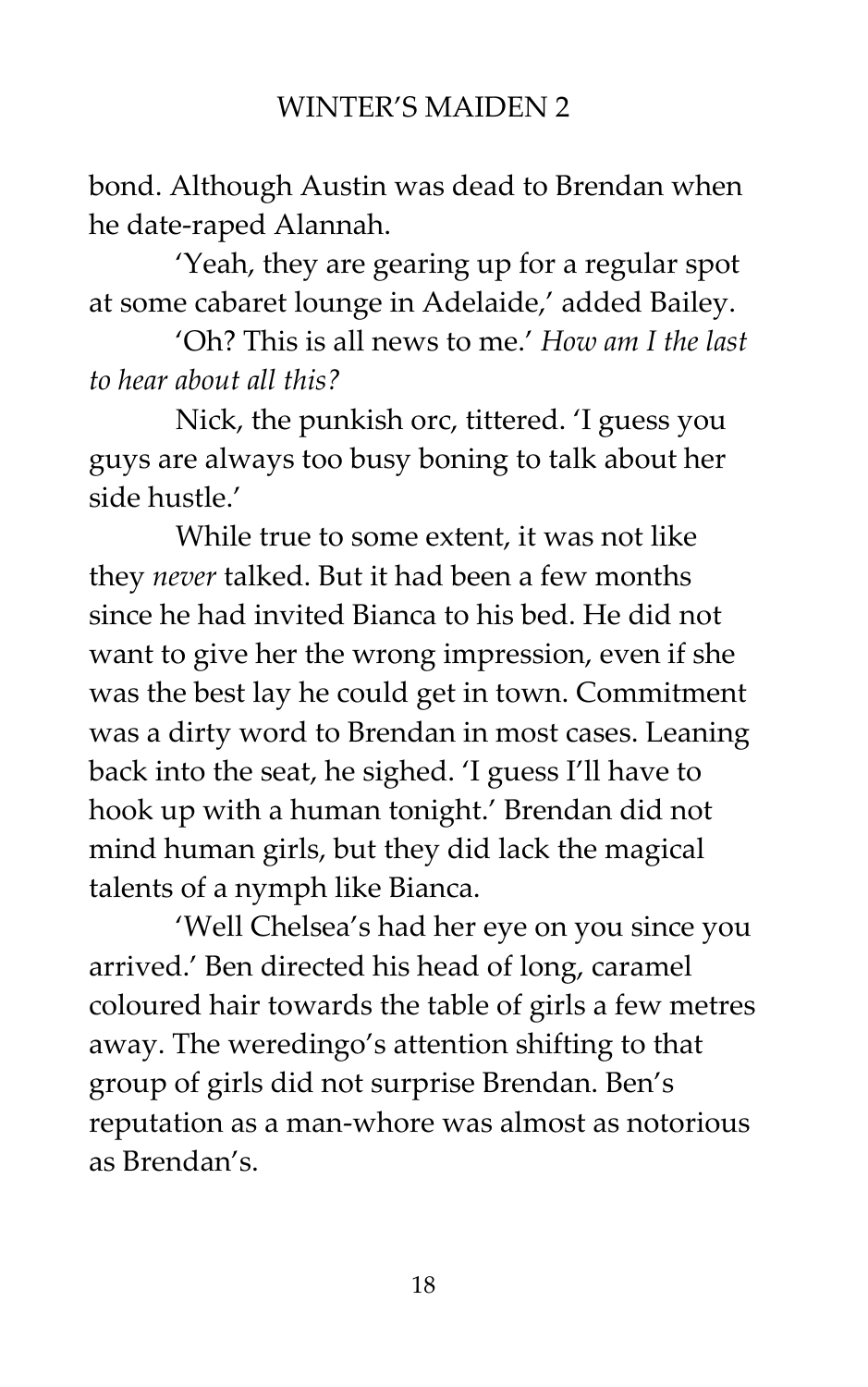Brendan shook his head. 'Been there, done that too many times. I need a challenge. I want more excitement in my life.'

'What about her?' Ben's gaze travelled to the door where a stunning woman with long black hair entered. Legs reaching the sky were on display beneath a short black skirt. She completed her outfit with a purple brocade corset and silver necklace. Her curvaceous figure alone took Brendan's breath away. The moment he looked up at her face, he found himself drawn into her eyes. As dark as night and outlined with purple makeup, they scanned the room. Peering through the veil of her glamour, he glimpsed pointy ears lined with silver studs from lobe to tip. *Most likely fae and her dark colouring suggests unseelie.*

'Son of a gun!' Caleb's eyes widened, as though he had seen a ghost.

As if hearing Caleb's muttered curse, the woman turned her attention to their group and grinned, eyes darting to each of them before settling on Caleb. She advanced and Brendan felt Caleb trembling beside him. Reaching the booth, she scrutinised Caleb as she spoke in a deep, rich voice, 'Hello, Brother dearest.'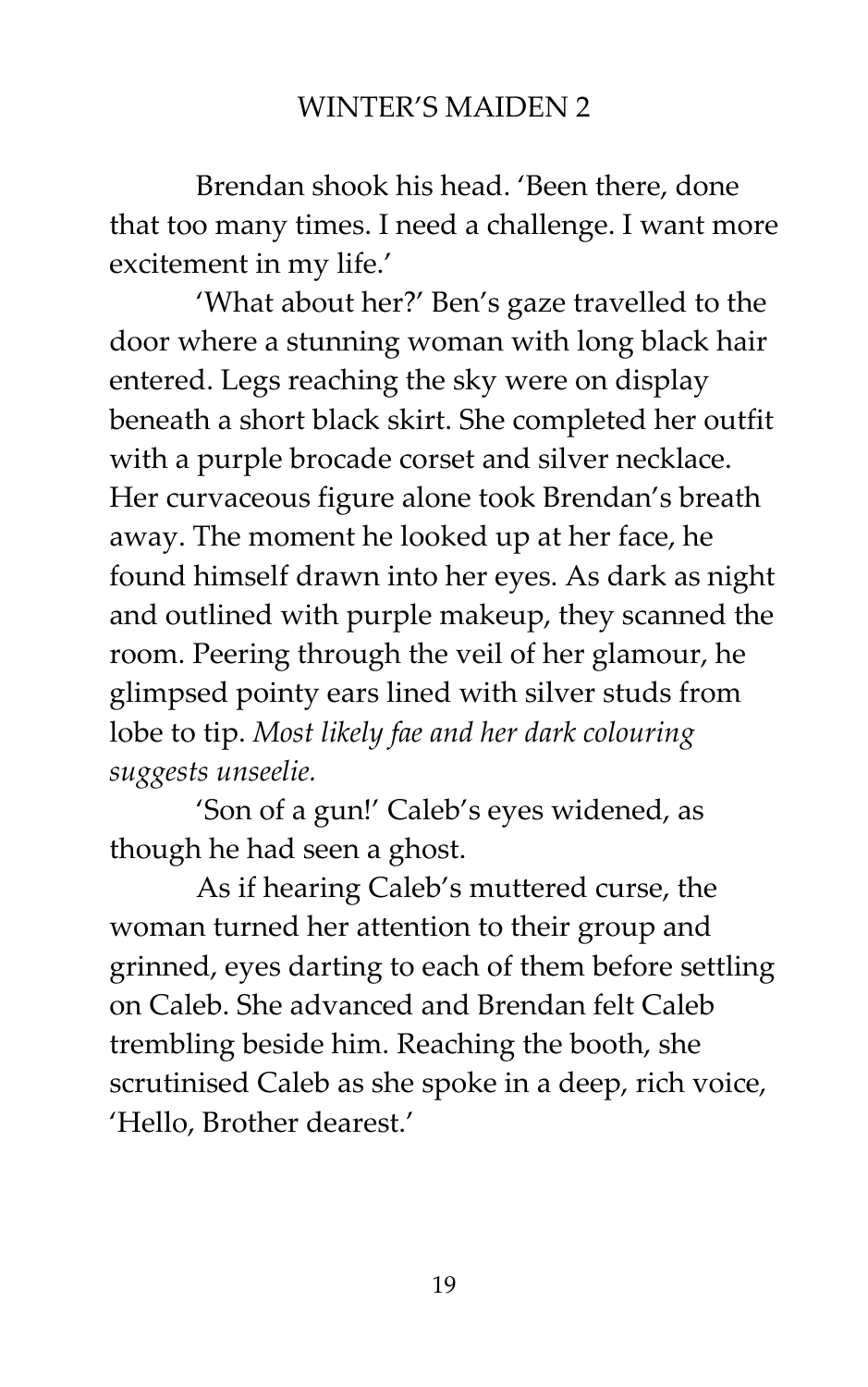### **Also By L. Starla**

#### **The Phoebe Braddock Books**

*(Taboo Romance & Forbidden Love)*

[I Heart Mr. Collins](https://books2read.com/u/mdnBVZ) [From Prying Eyes](https://books2read.com/u/47l9e7) [Crystal's Crucible](https://books2read.com/u/bPXPkJ) [Undeniably Wrong \(August 2022\)](https://books2read.com/UndeniablyWrong)

**Winter's Magic Series** *(Magical Realism / Paranormal Romance)*

[Winter's Maiden 1](https://books2read.com/u/3LY7k0) [Winter's Maiden 2](https://books2read.com/u/m2Mw0r) [Winter's Thrall \(May 2022\)](https://www.goodreads.com/book/show/55473708-winter-s-thrall) [Winter's Mother 1](https://www.goodreads.com/book/show/55658025-winter-s-mother-1) (November 2022) [Winter's Mother 2 \(May 2023\)](https://www.goodreads.com/book/show/55809439-winter-s-mother-2) [Winter's Bride \(November 2023\)](https://www.goodreads.com/book/show/55817503-winter-s-bride) [Winter's Crone 1 \(May 2024\)](https://www.goodreads.com/book/show/55817639-winter-s-crone-1) [Winter's Crone 2 \(November 2024\)](https://www.goodreads.com/book/show/55817641-winter-s-crone-2)